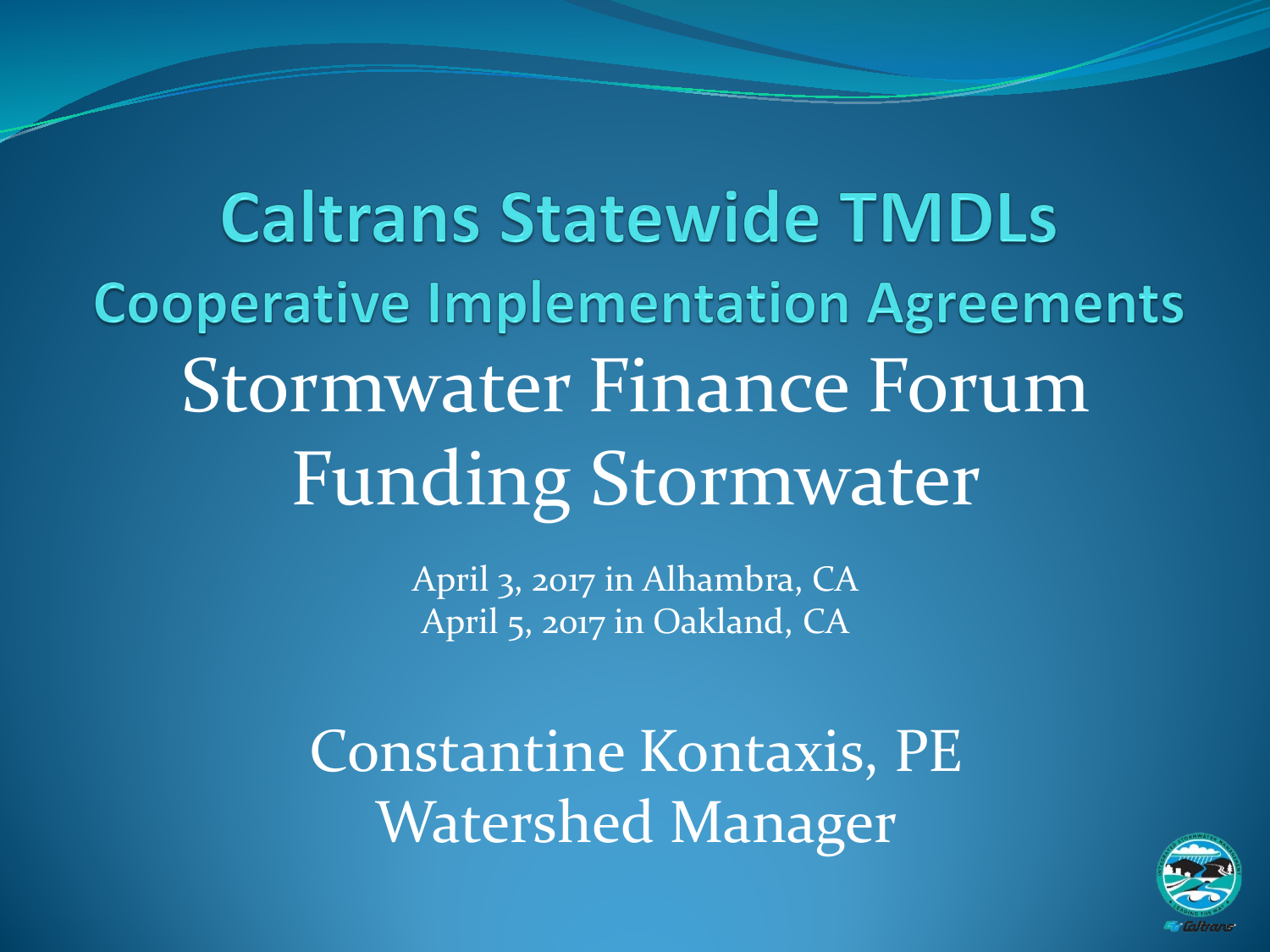### Caltrans NPDES Permit - Attachment IV (TMDLs)

- Permit Effective July 1, 2013
- Attachment IV was adopted May 20, 2014
- Caltrans 12 Districts
- EPA Delegated Authority:
	- CA State Water Board
	- 9 Regional Water Boards



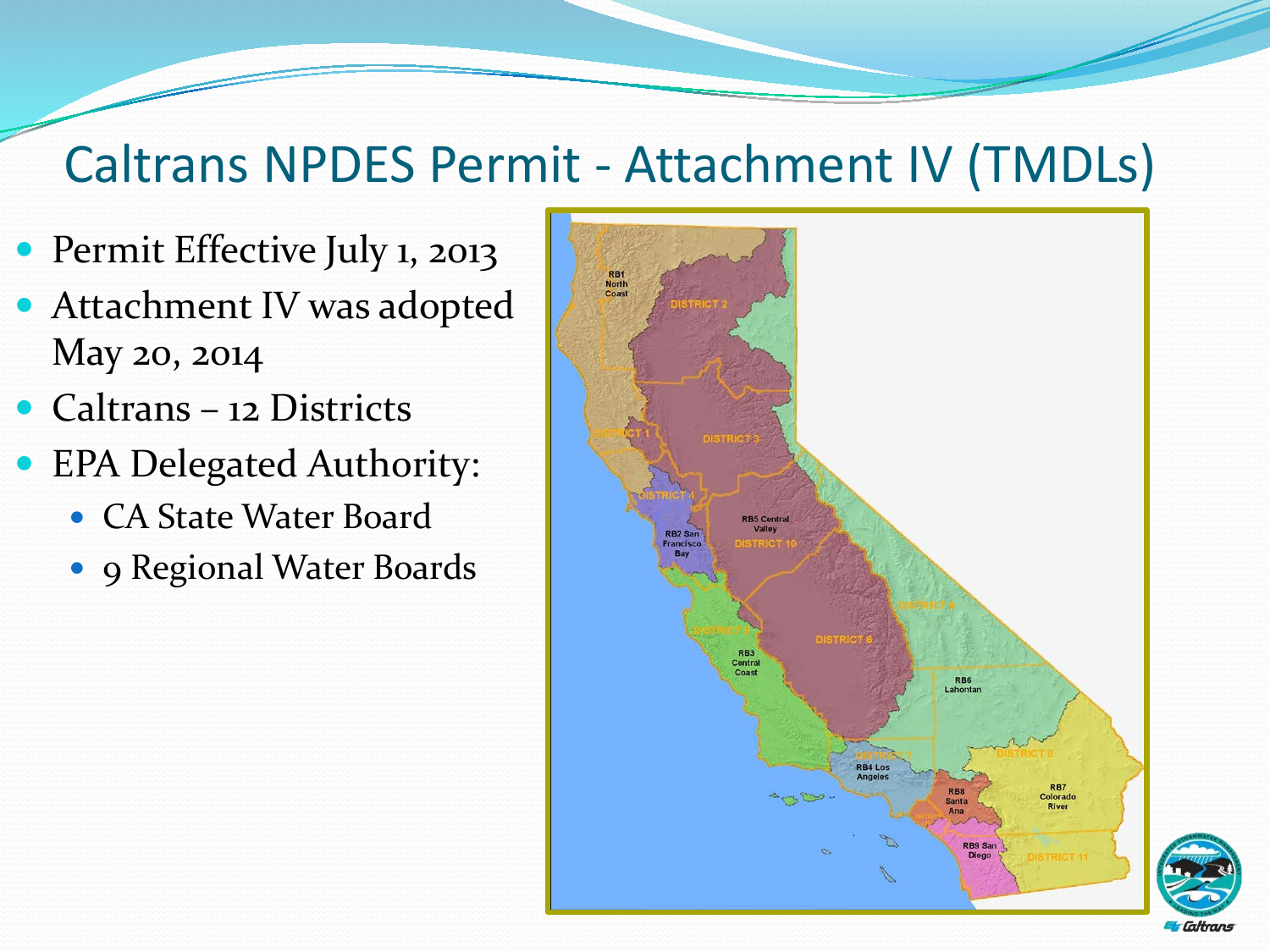

### Caltrans TMDL Area

Current permit Caltrans is named in 84 TMDLs

- Over 4100 centerline miles of Caltrans highway
- 28% of State Highway
- 56,000 acres estimate total TMDL right-of-way
- 2/3 of the state drains to impaired water bodies, many do not currently have a TMDL
- TMDLs are likely to increase as we move forward
- Generally less than 2% of the watershed

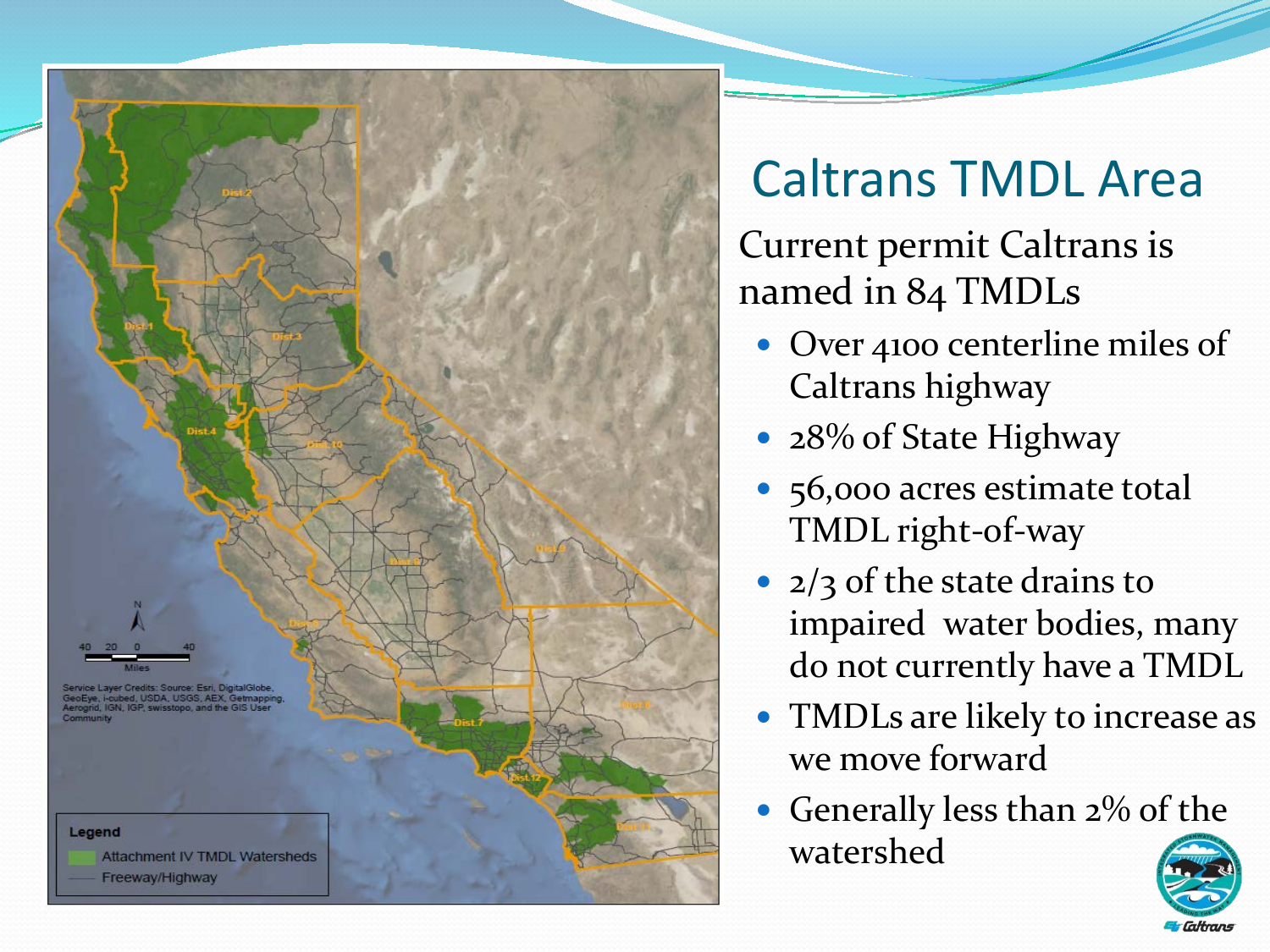### Resources for Stormwater Compliance



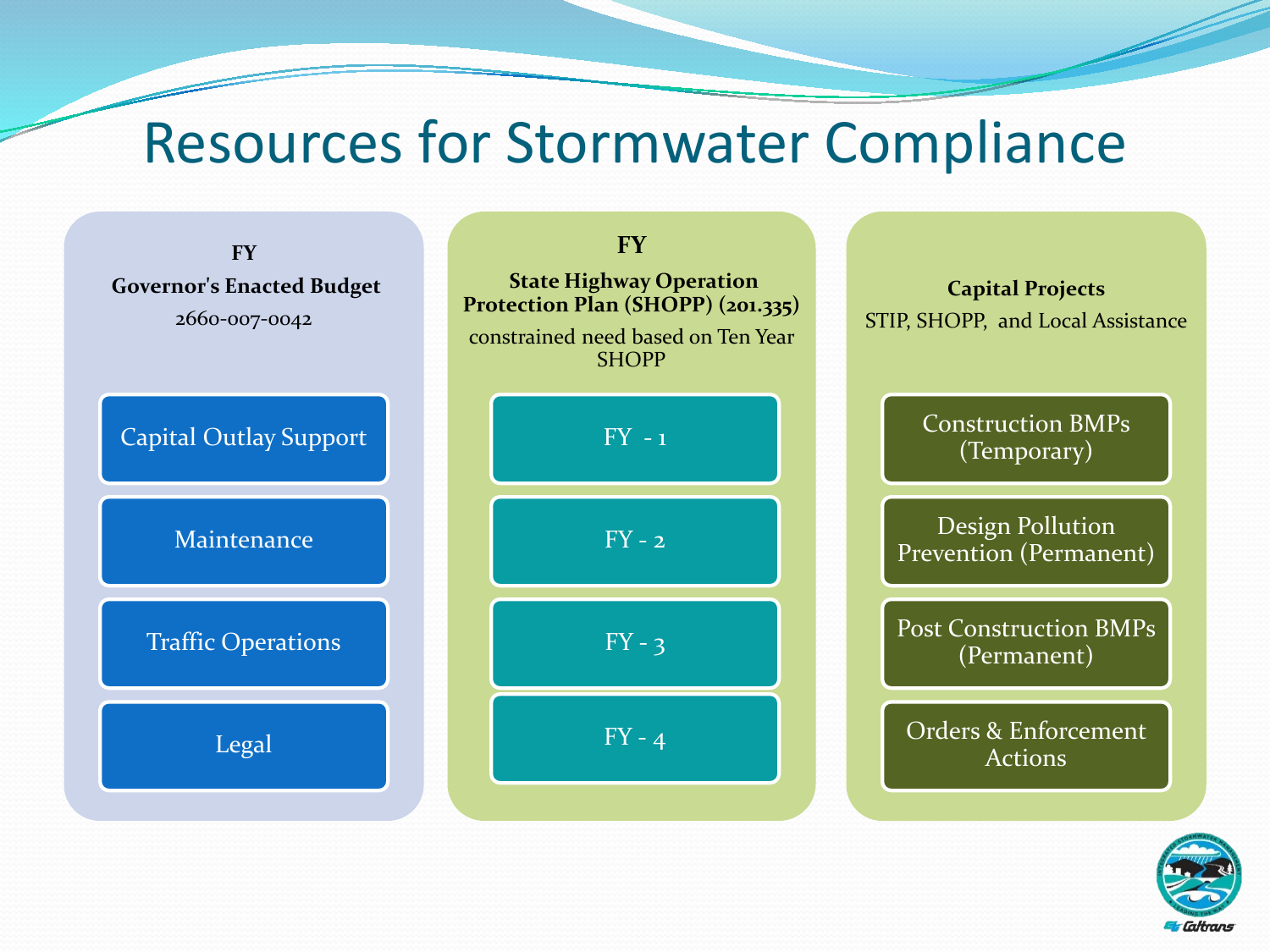# Past vs. Present TMDL Requirements

(Result of collaboration : a new way of doing business)

#### **Prescriptive Individual Requirements**

(84 ways of doing business)

- Basin Plan/Watershed-specific
- CT Waste Load Allocations
- Time lines varied (10 to 30+ yrs)

#### **Three-pronged approach**

- Retrofits (SHOPP & Capital Projects)
- Institutional Controls
- Public Education (DTC)

#### **Unsustainable**

- Everything, Everywhere
- Prioritized High/Med/Low

#### **Past Present**

- **Model Practices by Pollutant**
	- Consistent Statewide Approach
	- 20 year timeline
- **Objective Compliance Measure**
	- Compliance Unit = Acre treated
	- Permit allows credit to begin at programming; Currently using contract complete.

#### **Greatest WQ Benefit per \$**

Clear Performance Measures

#### **Flexibility in Implementation**

- SHOPP 335
- Additional Post Treatment
- Cooperative Implementation
- **Other**

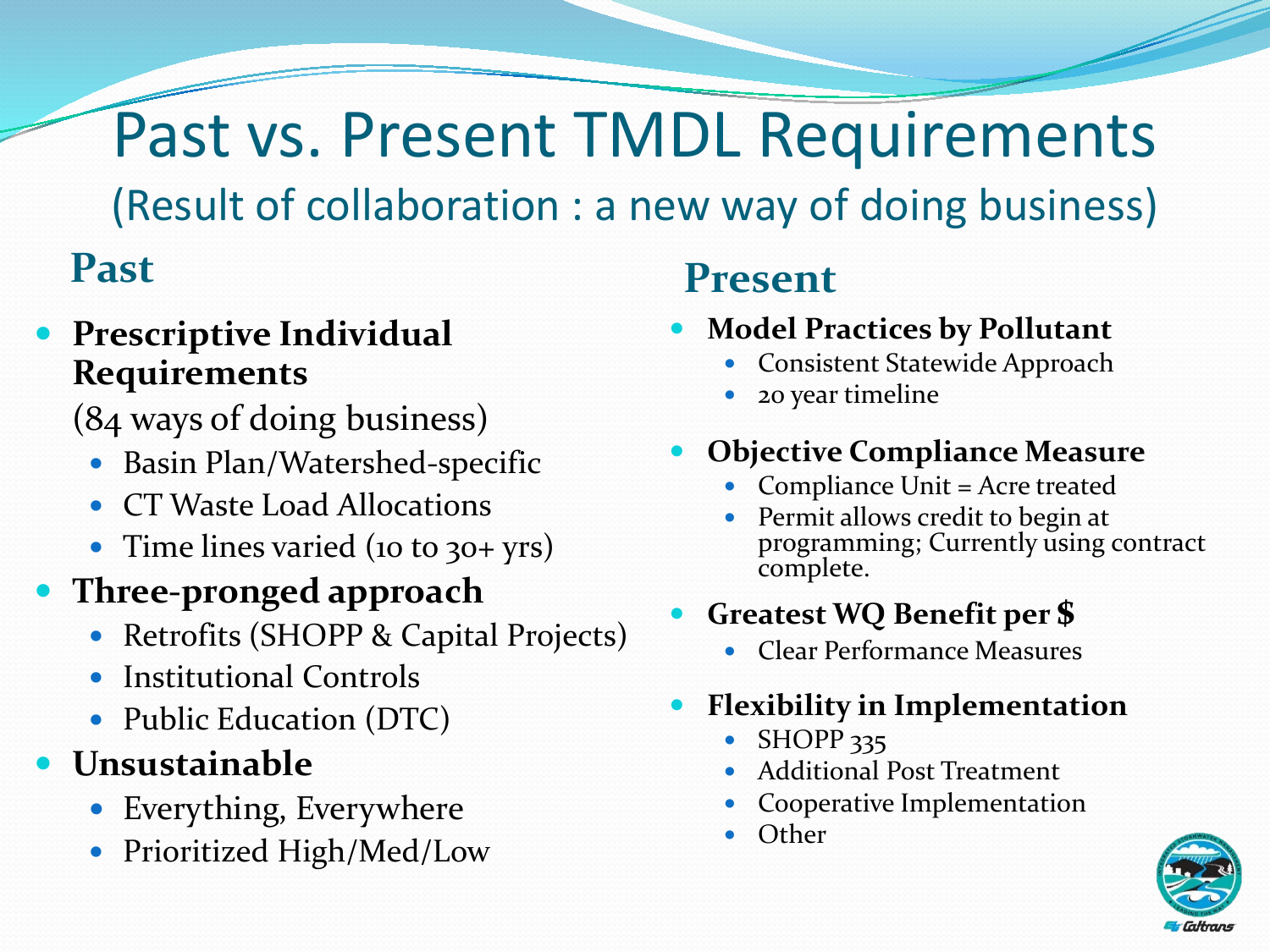## TMDL– Reach Prioritization

#### Reach Prioritization for Each Of Eight Pollutant Category

- Identify Reaches (In Most Watersheds)
- Reach Prioritization Scoring Matrix;
	- Impairment Status
	- CT Contributing Drainage Area
	- **•** Proximity to Receiving Water
	- Community Environmental Health Impact



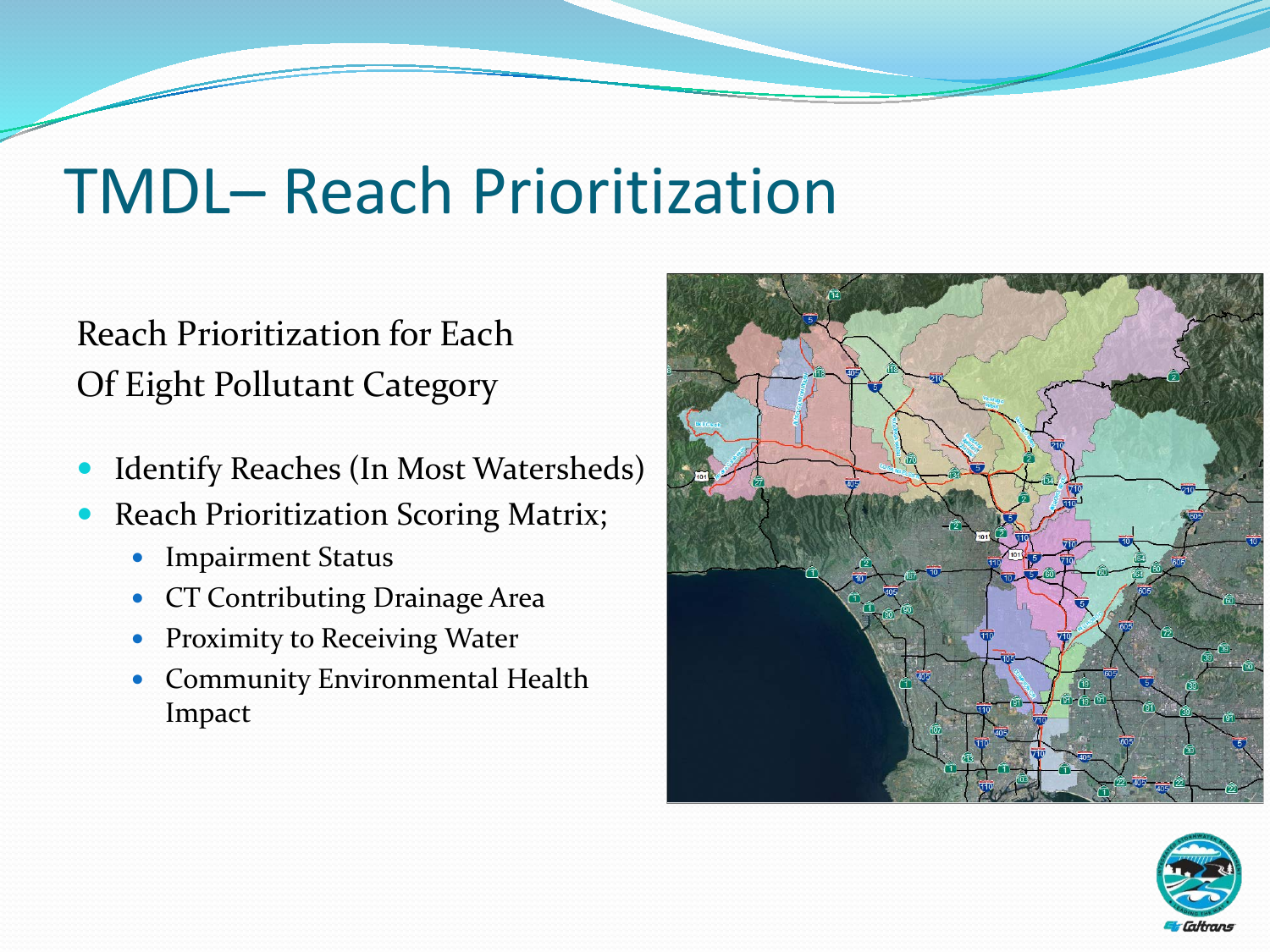### Attachment IV – Cooperative Implementation

- Collaboration with MS4s
	- Implementation activities
	- $\bullet$  \$88,000 = 1 compliance unit (acre)
- Examples
	- Bay Area (Trash and Hg)
	- LA Watershed Programs (EWMP or WMP)
	- San Diego Watershed Program (WQIPs)
- **Programmatic Agreements** 
	- SWRCB Grant
	- Third-Party Brokers



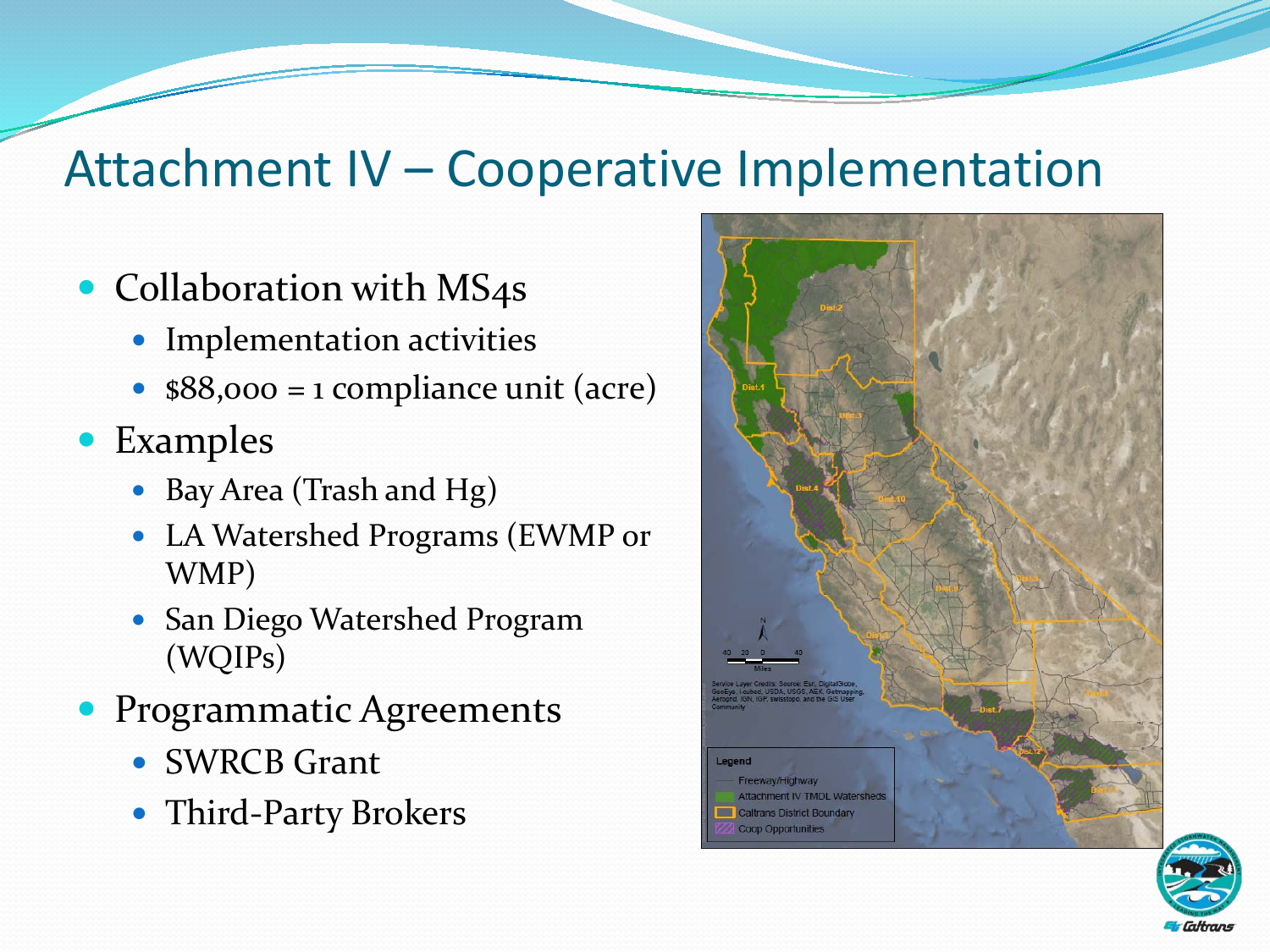#### **1) Reach Priority list;**

The Reach Prioritization is posted on the State Board website at;

[http://www.waterboards.ca.gov/water\\_issues/programs/stormwater/caltrans.shtml](http://www.waterboards.ca.gov/water_issues/programs/stormwater/caltrans.shtml)

What reach is the project located in and where on the priority list does it land?

#### **2) Number of pollutant categories treated (list TMDLs)** Sediment/Nutrients/Mercury/Siltation/Turbidity

Metals/Toxics/Pesticides Trash Bacteria Diazinon Selenium **Temperature** Chloride

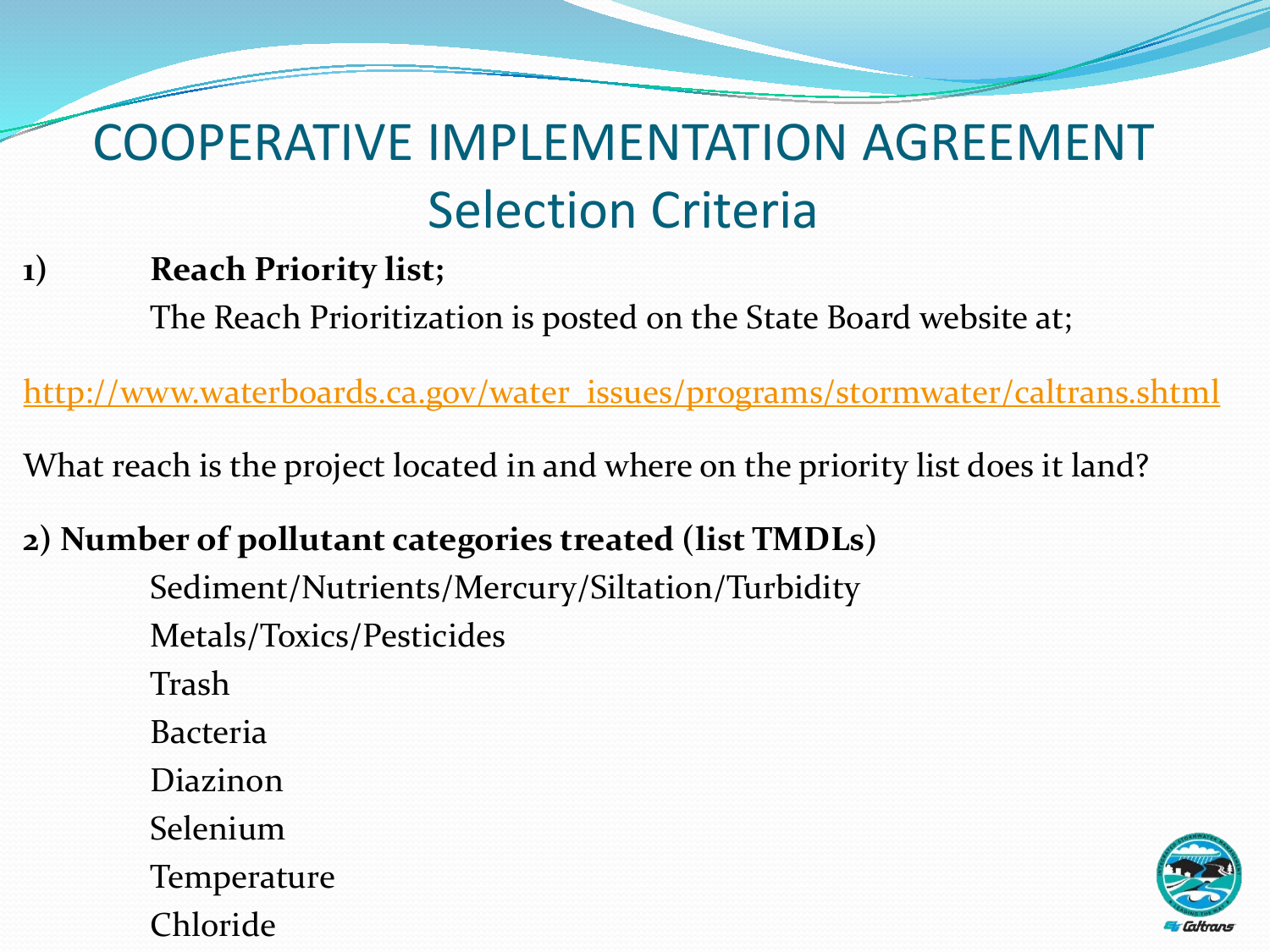**3) a) What stage is the project in (Conceptual, Environmental Documents and Permits, Design?)**

> Is the project conceptual? What environmental documents and permits been obtained? Is the project in design?

### **b) Project Schedule and funding requested by local MS4**)

Include project schedule and total funding (show funds broken down by fiscal year).

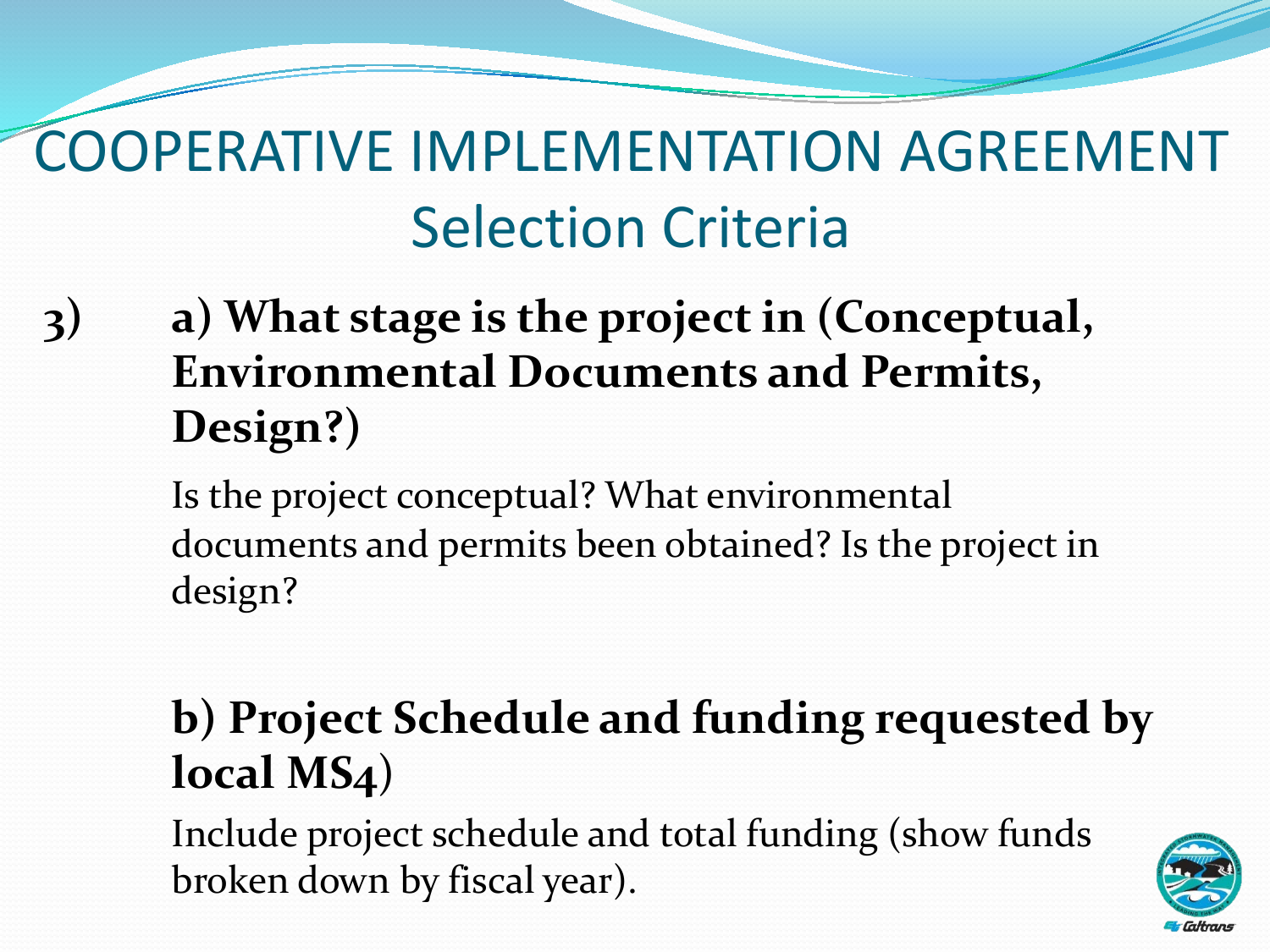### **4) Maintenance and Operation costs.**

Will the maintenance and operation costs be solely borne by the MS4?

### **5) Number of Stakeholders benefitted from the project** How many local MS4s will benefit from the project?

Please list MS4s.

**6) Amount of runoff from Caltrans Right of Way (if any)** How many acres of Caltrans right of way is being treated?

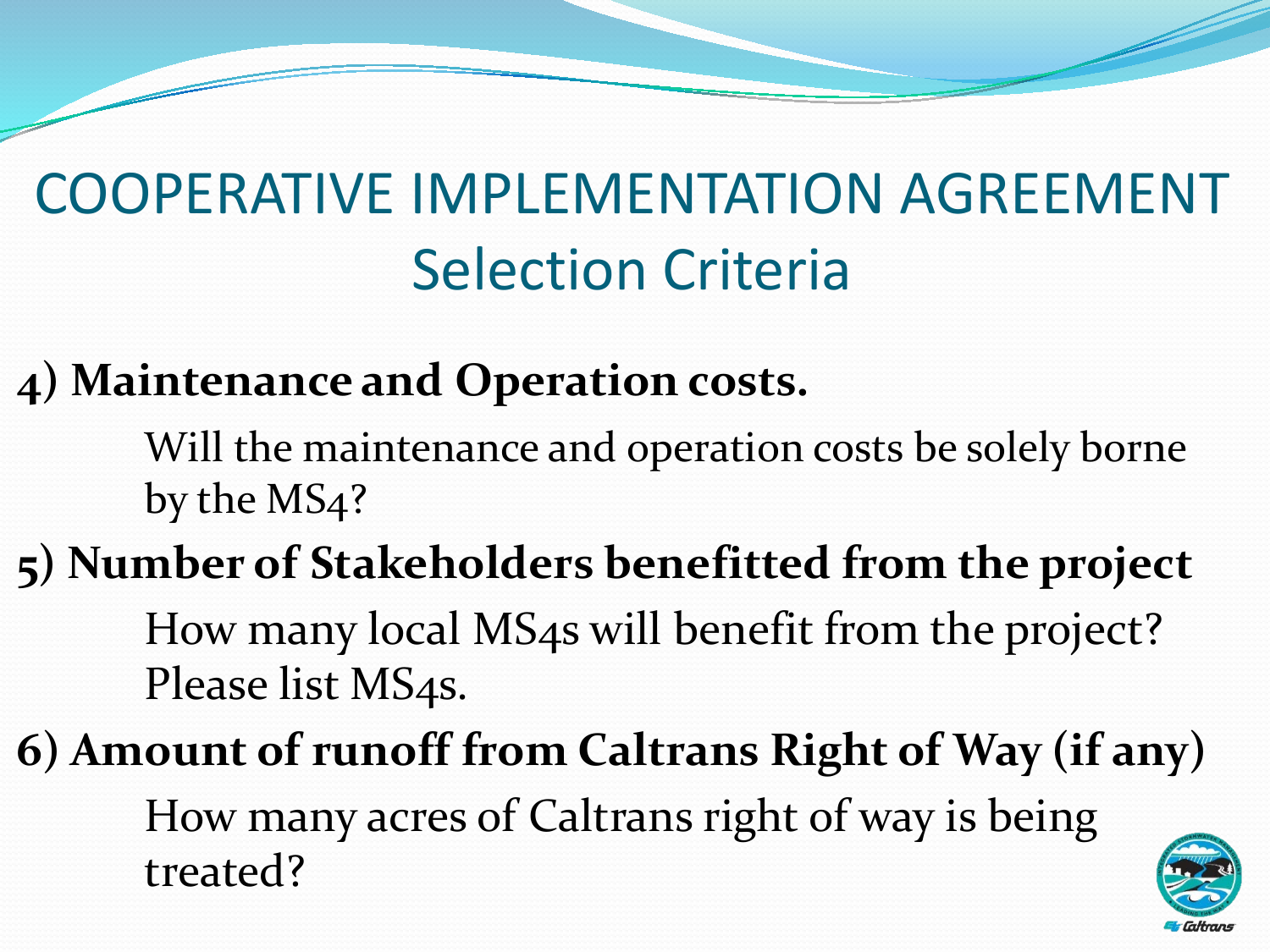7) **Lead agency; individual MS4(s), JPA, stakeholder group?**

Will CT be dealing with an individual MS4, JPA, stakeholder group?

**8) Type of BMP to be built. (Full capture, reuse, etc.)?**

#### **9) Number of acres treated**

How many acres will be treated (BMP type, dry and wet weather flows)?

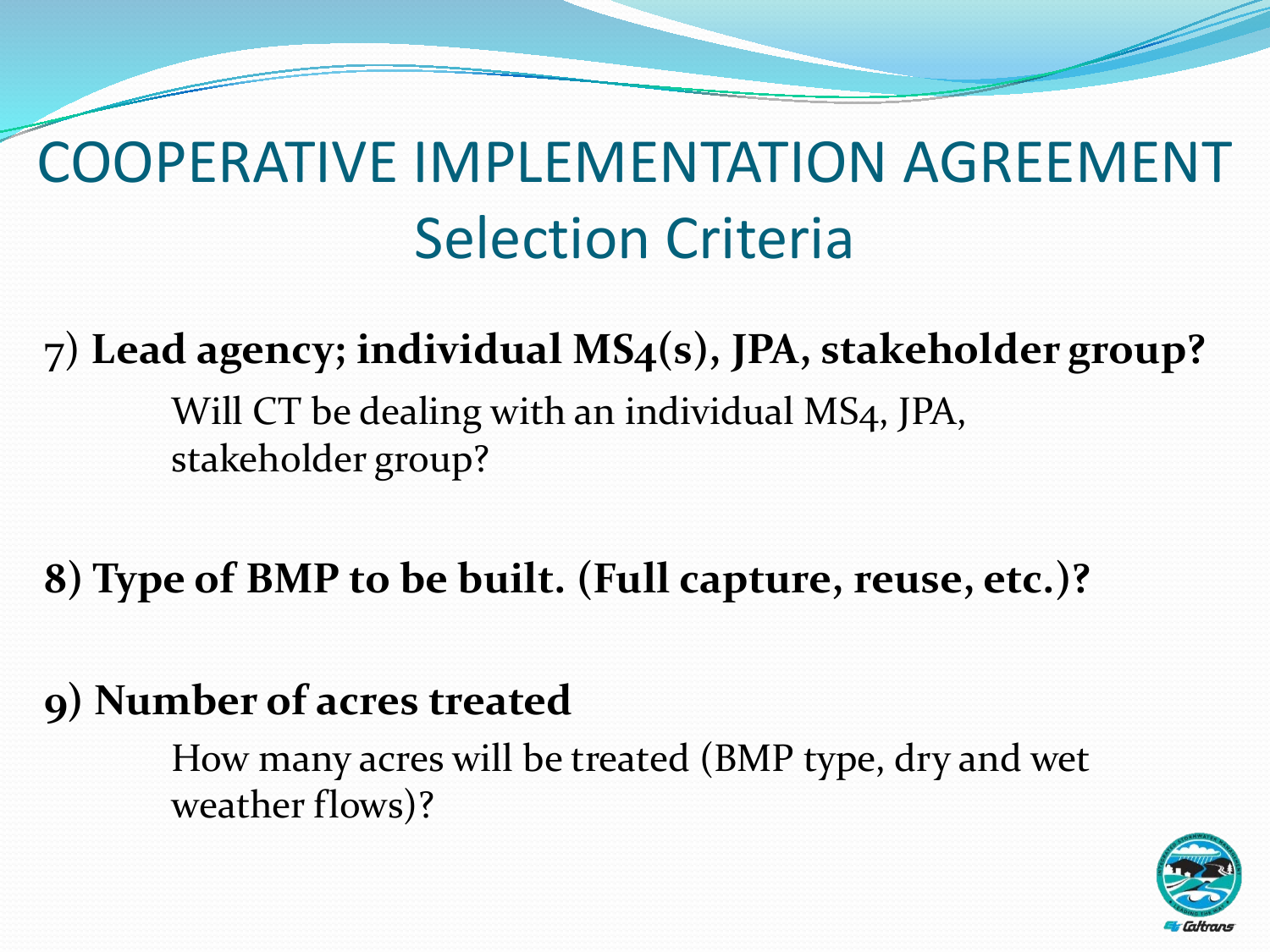# Agreement Template

- Caltrans has developed a "generic" Cooperative Implementation Agreement
- Will expedite review and approval time between Caltrans and Individual MS4s.

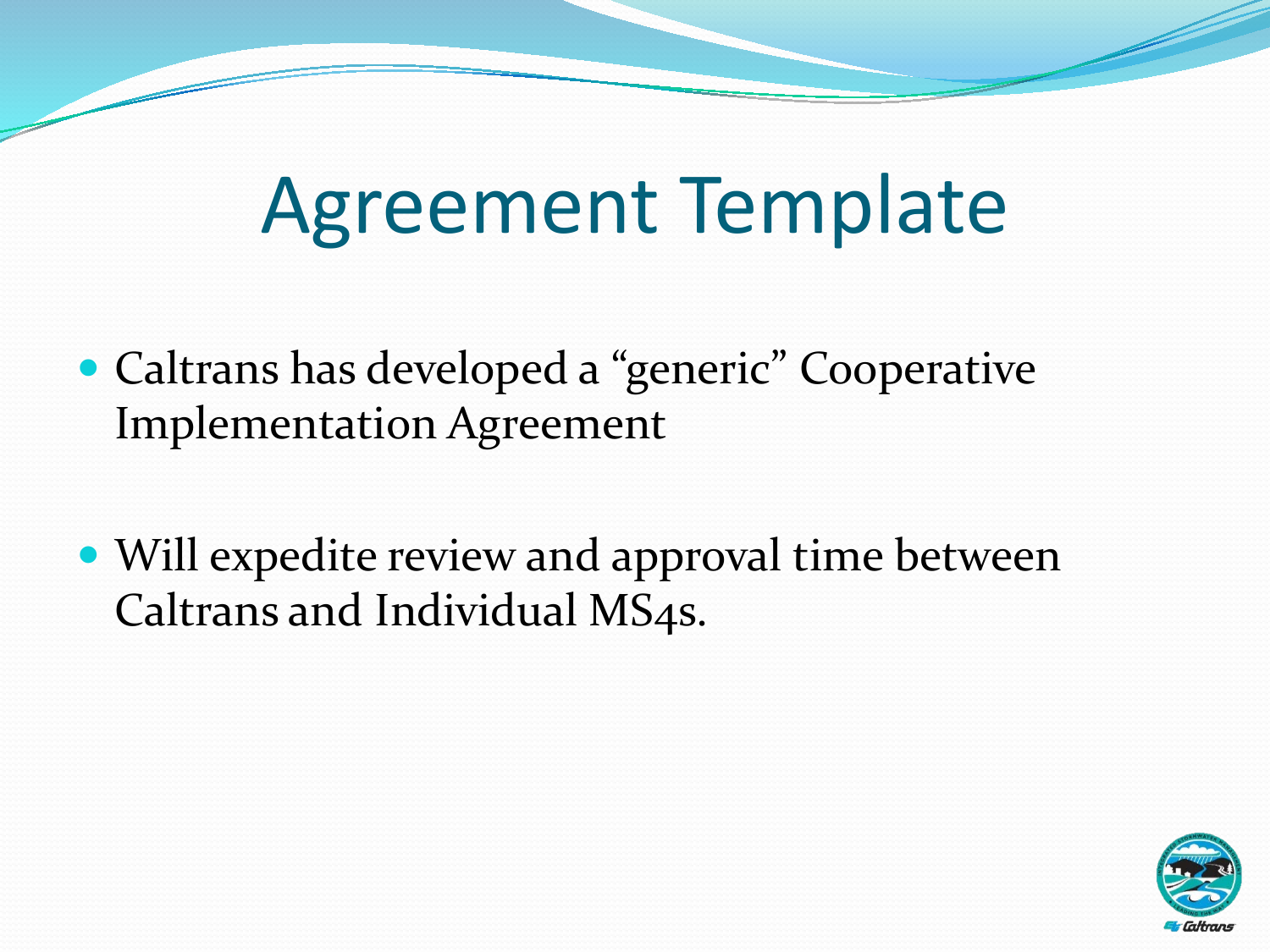# Fund Availability

- Fund availability (if any) will be determined March/April of each fiscal year.
- Looking to fund projects that meet criteria
- Fund are not an annual allocated amount but a part of Caltrans Stormwater operating expenses.
- Funds encumbered for projects need to be used within three years of executed Cooperative Implementation Agreement (CIA).

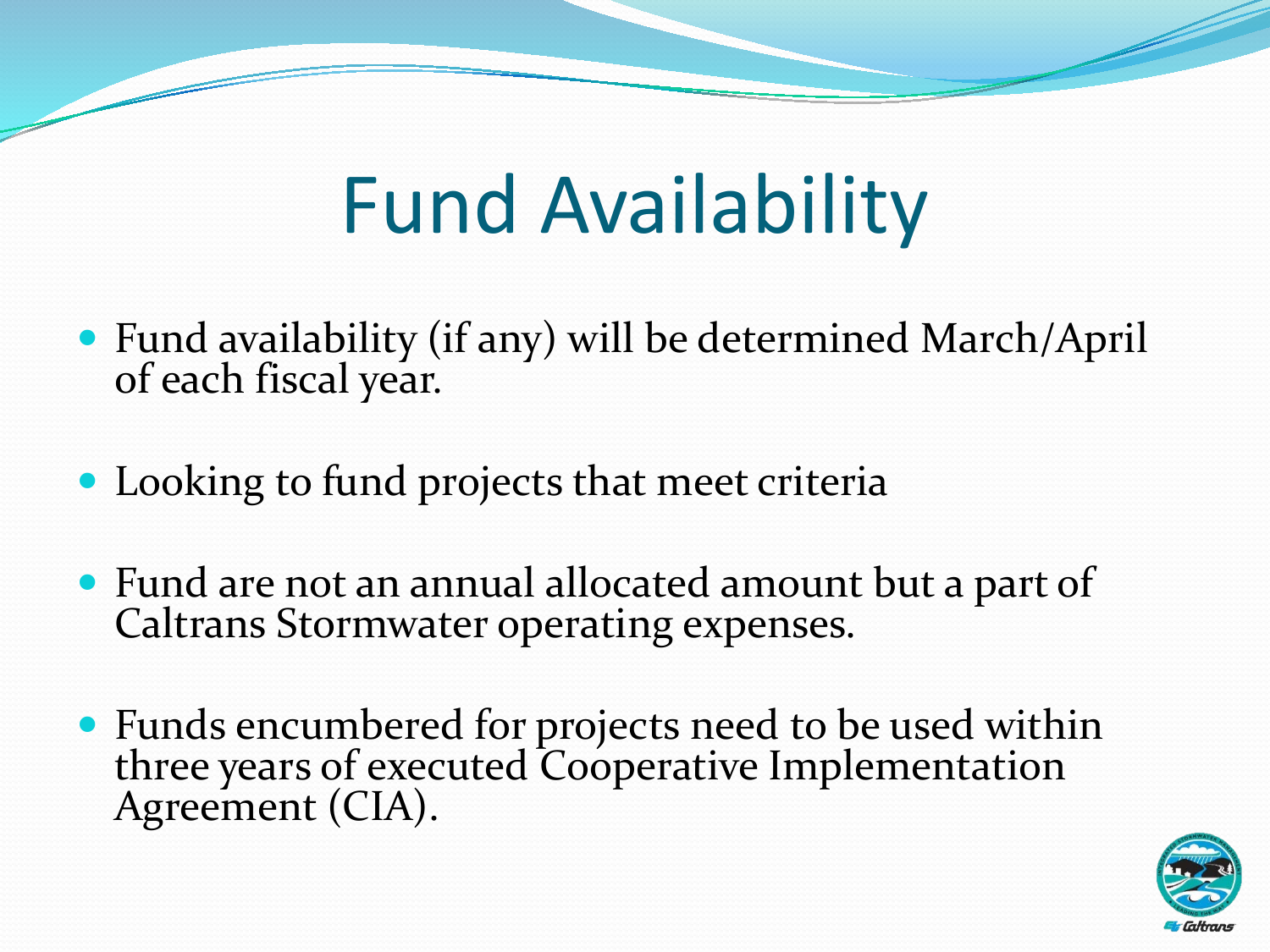### TIGER Grants and CMAQ Program

- Transportation Investment Generating Economic Recovery – TIGER Grants.
	- Discretionary Grant Program , provides a unique opportunity for the DOT to invest in road, rail, transit and port projects and promise to achieve national objectives.

https://www.transportation.gov/tiger/about

- Congestion Mitigation and Air Quality CMAQ
	- The CMAQ program is continued in MAP-21 to provide flexible funding source to State and local governments for transportation projects and programs to help meet the requirements of the Clean Air Act.

https://www.fhwa.dot.gov/map21/factsheets/cmaq.cfm